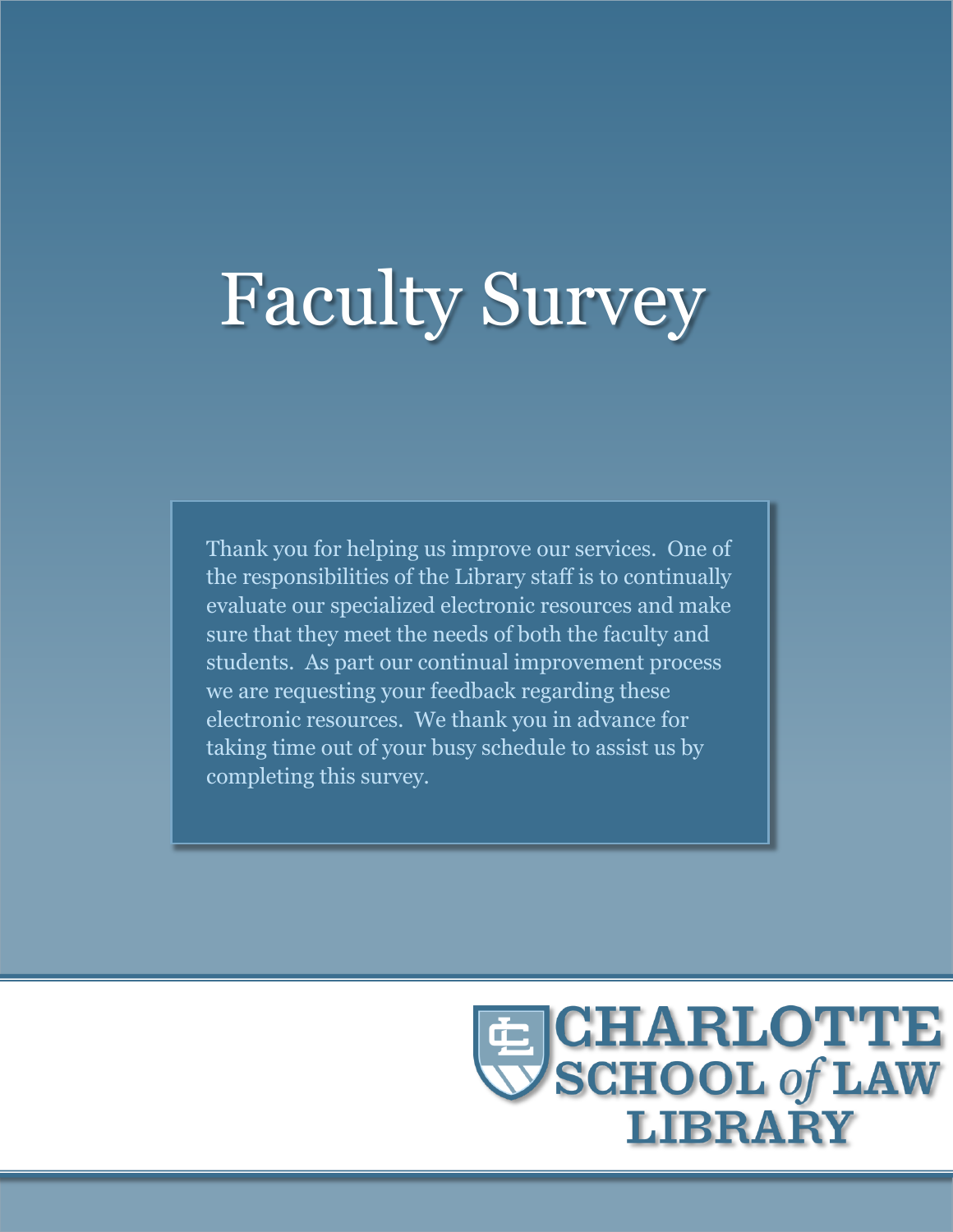The library maintains a current list of specialized legal resources on an [A-Z list](http://cslguides.charlottelaw.edu/content.php?pid=119534&sid=2205558) on th[e Electronic](http://cslguides.charlottelaw.edu/content.php?pid=119534&sid=1029601)  [Research Resources LibGuide](http://cslguides.charlottelaw.edu/content.php?pid=119534&sid=1029601) which is one of the Research Guides listed on the library webpage.



 $\operatorname{ResearchGuides}$ 

#### Scholarship Classroom Preparation Do Not Know About / Do Not Use Would Like to Learn More About this Resource [Library Catalog](http://encore.fcsl.edu/iii/encore_chasl/home?lang=eng) **[HeinOnline](http://0-www.heinonline.org.catalog.fcsl.edu/HOL/Welcome)** [BNA\\*](http://cslguides.charlottelaw.edu/content.php?pid=119534&sid=2211930) **[JSTOR](http://0-www.jstor.org.catalog.fcsl.edu/)** [LegalTrac](http://0-go.galegroup.com.catalog.fcsl.edu/ps/start.do?prodId=LT&userGroupName=char42719&authCount=1&u=char42719) [CCH Intelliconnect](http://0-intelliconnect.cch.com.catalog.fcsl.edu/scion/secure/index.jsp#page[1]) [ProQuest](http://0-search.proquest.com.catalog.fcsl.edu/pqrl/index?accountid=34970) or [ProQuest](http://0-web.lexis-nexis.com.catalog.fcsl.edu/congcomp) [Congressional](http://0-web.lexis-nexis.com.catalog.fcsl.edu/congcomp)

**4. If there are other specialized legal resources from the [A-Z list](http://cslguides.charlottelaw.edu/content.php?pid=119534&sid=2205558) which you use regularly, please list them below and indicate whether you use them for scholarship, classroom preparation or both:**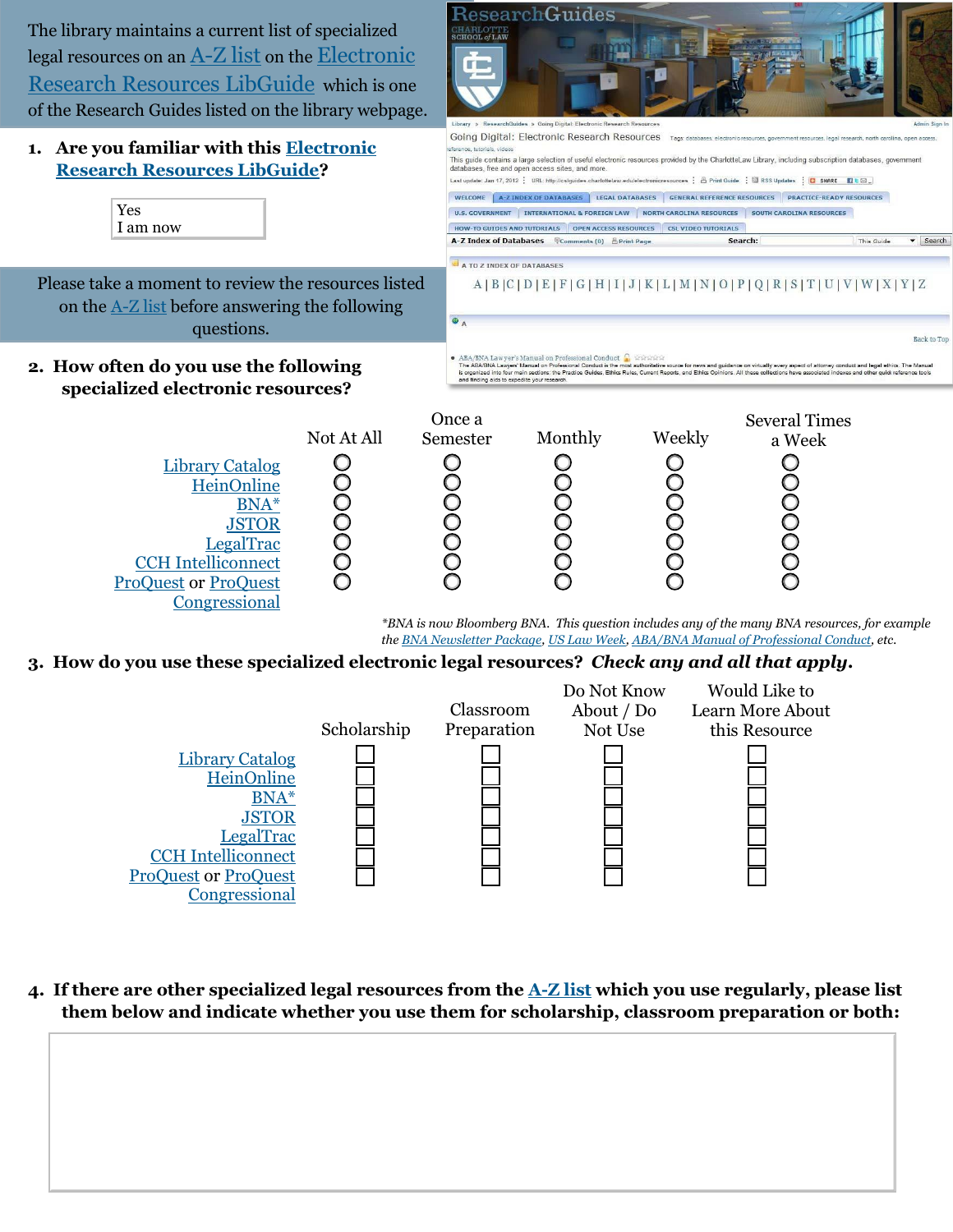**5. If there are other resources which are not included on the [A-Z list](http://cslguides.charlottelaw.edu/content.php?pid=119534&sid=2205558) and you would like us to consider subscribing to them, please list them below:**



**7. This guide features a tab which lists [faculty publications.](http://cslguides.charlottelaw.edu/content.php?pid=123677&sid=1062766) Please take a moment and update your listing by entering your publications here.**

This guide also features a tab which lists [Library Liaisons.](http://cslguides.charlottelaw.edu/content.php?pid=123677&sid=1145008)

Please check this tab to make sure that you have been assigned a reference librarian as your liaison. **If you have not, please contact [Susan Catterall](mailto:scatterall@charlottelaw.edu) and you will be assigned a liaison.**

## **8. Have you used the following services that are available to you through your library liaison?**

|                                                                                                                                                                                                                                                                                                                        |     | Would Like to Learn |
|------------------------------------------------------------------------------------------------------------------------------------------------------------------------------------------------------------------------------------------------------------------------------------------------------------------------|-----|---------------------|
|                                                                                                                                                                                                                                                                                                                        | Yes | More About This     |
| <b>Training on Electronic Resources</b><br>Scholarship Research Assistance for You<br>Scholarship Research Assistance for your Research Assistants<br><b>Classroom Research Assistance for You</b><br>Classroom Research Assistance for your Research Assistants<br><b>In-Class Presentations</b><br>Interlibrary Loan |     |                     |
|                                                                                                                                                                                                                                                                                                                        |     |                     |